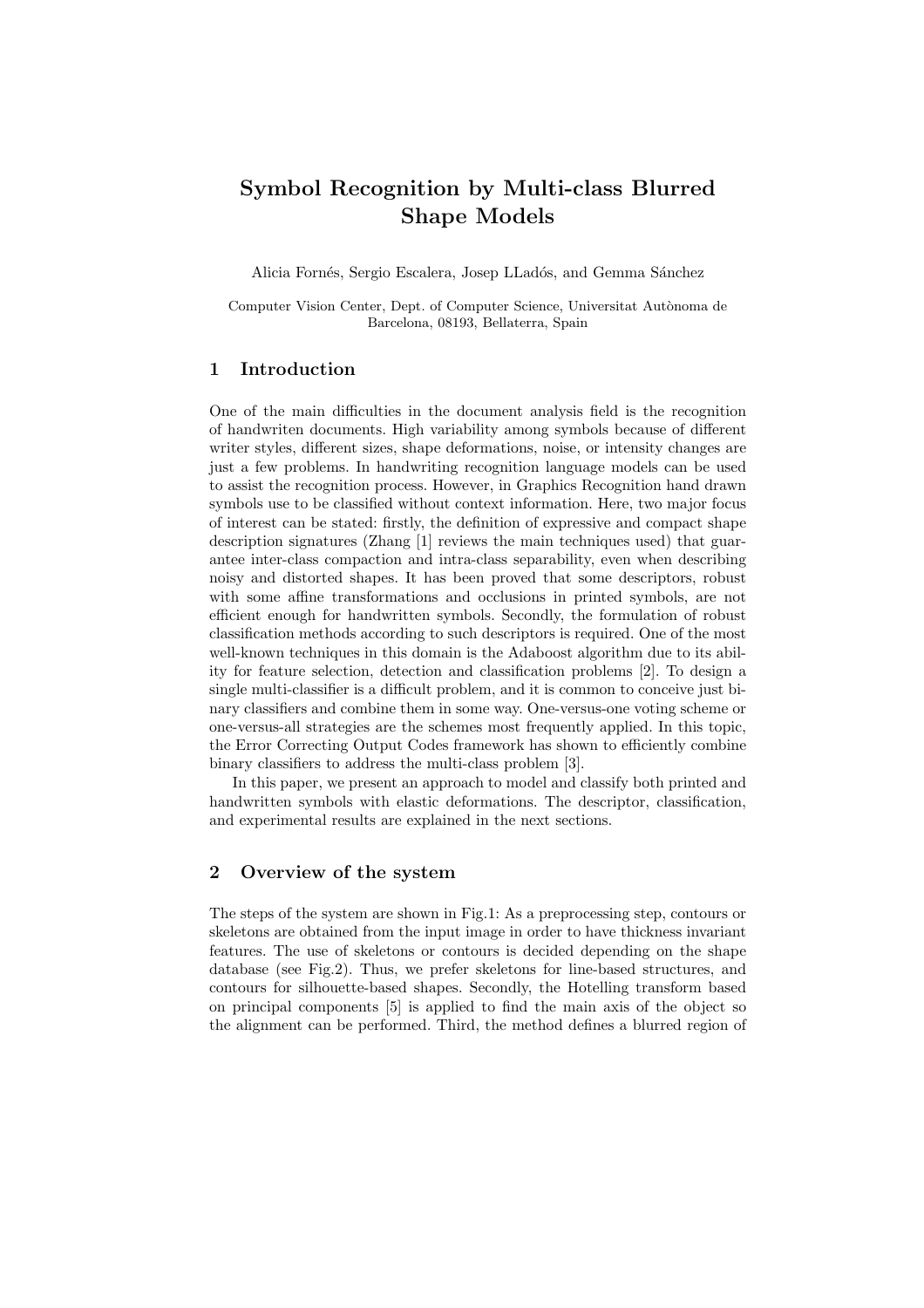2 Alicia Fornés et al.

the shape that makes the technique robust against elastic deformations. Afterwards, Adaboost is applied to each pair of classes to train relevant features that split better object classes. And finally, the set of binary classifiers is embedded in the framework of Error Correcting Output Codes (ECOC) to improve final classification.



Fig. 1. Process scheme.



Fig. 2. (a)(b) Shape by skeleton.  $(c)(d)$  Shape by contour map.

## 3 Blurred Shape Descriptor

Referring to the present descriptor, the symbol is described by a probability density function of blurred shape model (BSM) that encodes the probability of pixel densities of image regions: The image is divided in a grid of  $n \times n$  equal-sized subregions, and each bin receives votes from the shape points in it and also from the shape points in the neighboring bins. Thus, each shape point contributes to a density measure of its bin and its neighboring ones. The output descriptor is a vector histogram where each position corresponds to the amount of shape points in the context of the sub-region. The resulting vector histogram, obtained by processing all feature points, is normalized in the range [0..1] to obtain the probability density function (pdf) of  $n \times n$  bins. In this way, the output descriptor represents a distribution of probabilities of the object shape considering spatial distortions. In Fig. 3(a) an input shape is processed. The symbol is filtered to obtain the contour map (Fig. 3(b)), and the sequent figures correspond to the aligned shape (Fig. 3(c)) and the  $30 \times 30$  BSM (Fig. 3(d)), respectively. For further details, see [4].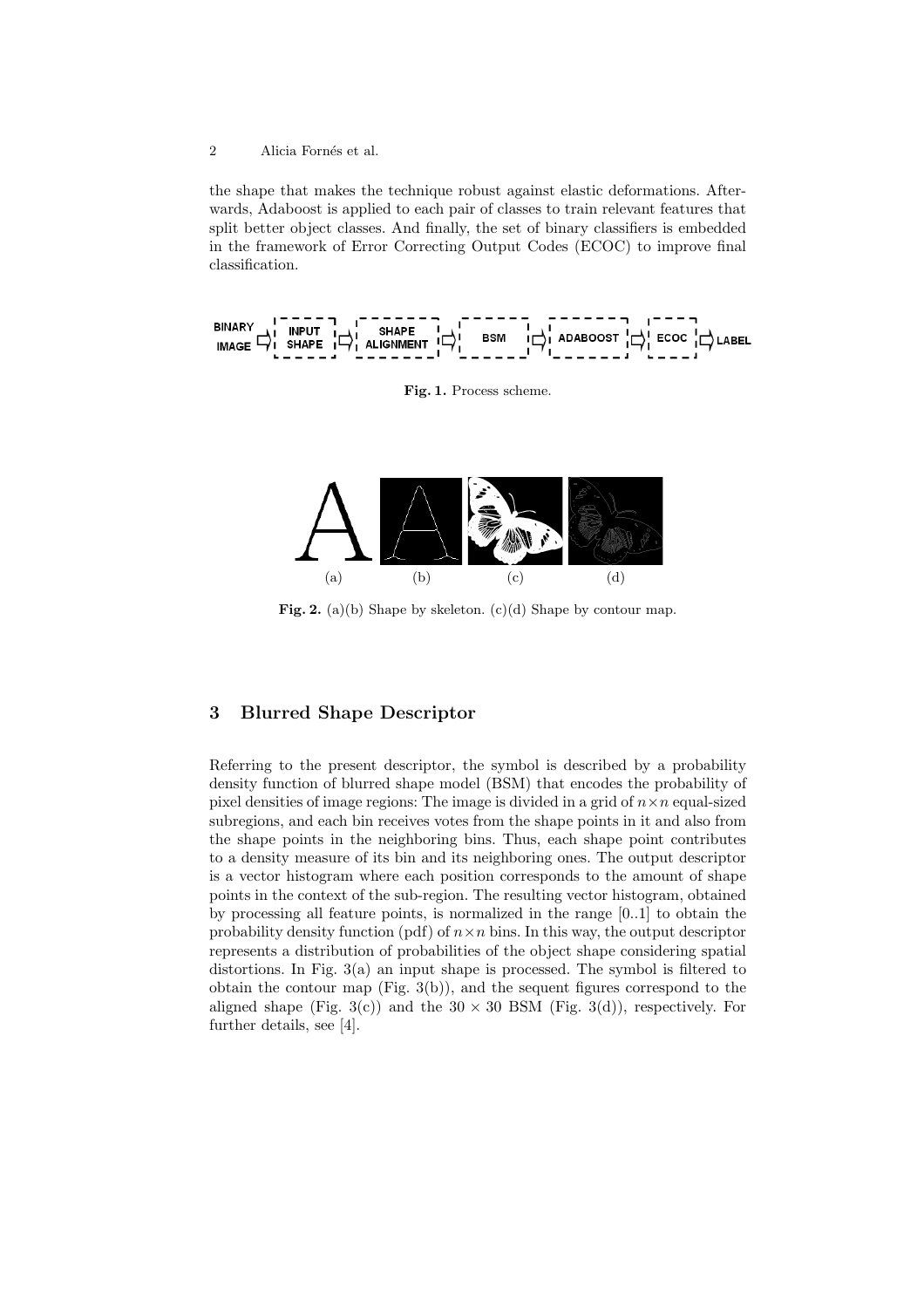

Fig. 3. (a) Input image. (b) Contour map. (c) Aligned shape. (d)  $30 \times 30$  BSM.

### 4 Classification

Concerning the classification step, the Adaboost algorithm is proposed to learn the descriptor features that best split classes, training the classifier from Blurred Shape Model descriptors. The BSM has a probabilistic parametrization on the object shape considering its possible shape distortions. Due to the fact that different types of objects may share local features, Adaboost has been chosen to boost the BSM model in order to define a classifier based on the features that best discriminate one classes against the others. In particular, we use the Discrete Adaboost version [2] with 50 iterations of decision stumps. To outperform the Adaboost behavior, we embed the Adaboost binary classifiers in the framework of Error Correcting Output Codes [3].

#### 5 Results

The evaluation of the method has been performed on the GREC2005 database. Our initial tests are applied on the first level of distortions. We have generated 140 artificial images per model (thus, for each of the 25 classes) applying different distortions such as morphological operations, noise addition, and partial occlusions. In this way, the ECOC Adaboost is able to learn a high space of transformations for each class. The BSM descriptor uses a grid of  $30 \times 30$ bins. In this sense, 900 features are extracted from every image, from which Adaboost selects a maximum of 50. Comparing our technique with the kernel density matching method (KDM) proposed by Zhang [6], our first results (table 5) are very promising.

|            |         | Method Distortion Distortion Distortion Distortion Distortion Distortion |         |         |         |         |
|------------|---------|--------------------------------------------------------------------------|---------|---------|---------|---------|
|            | Level 1 | Level 2                                                                  | Level 3 | Level 4 | Level 5 | Level 6 |
| <b>KDM</b> | 100     | 100                                                                      | 100     | 96      | 88      | 76      |
| BSM        | 100     | 100                                                                      | 100     | 100     | 96      | 92      |

Table 1. Descriptors classification accuracy increasing the distortion level of GREC05 database using 25 models and 50 test images.